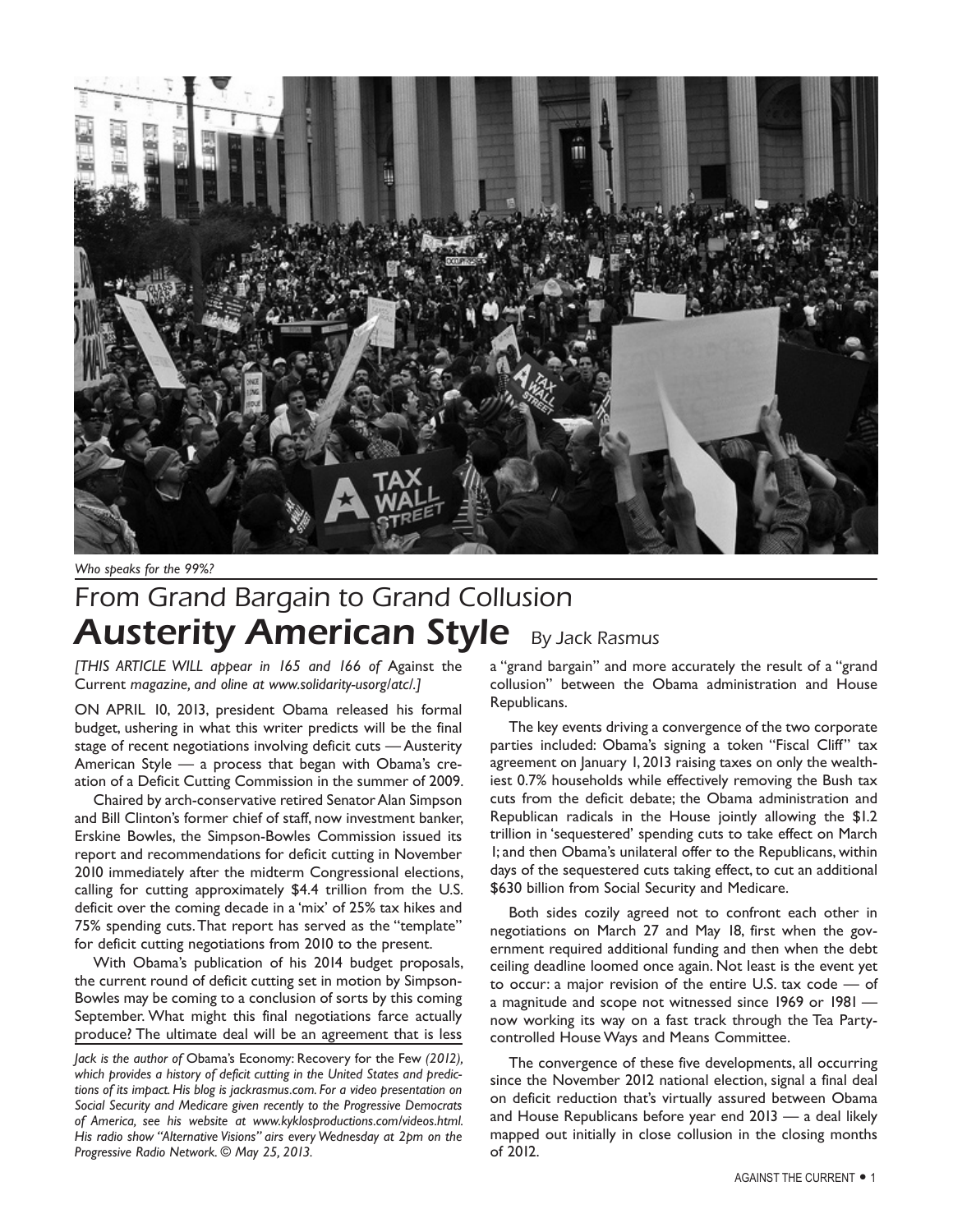# **"Let's Do the Numbers"**

As of May 2013, \$2.8 trillion of the Simpson-Bowles originally recommended \$4.4 trillion in deficit reductions had been achieved, including \$1 trillion in social program spending cuts enacted as part of the August 2011 debt ceiling deal. Another \$600 billion in "Fiscal Cliff" measures were implemented January 1, 2013, plus another \$1.2 trillion in sequester cuts that went into effect March 1.

Obama's unilateral offer to cut Social Security-Medicare by another \$630 billion — now on the negotiating table as a minimum offer to the Republican radicals — brings the total deficit cuts to \$3.43 trillion. That's three-fourths of the way to the Simpson-Bowles initial target of \$4.4 trillion, and

represents a path to a 87%-13% "mix" in spending cuts vs.  $tax$  hikes  $-$  a "mix" even more extreme than the original Simpson-Bowles 75-25% blueprint.

Given that Obama and the House radicals are less than \$1 trillion apart, it was not surprising that House Republicans reconsidered their brinksmanship strategy in recent months and agreed to continue to fund the federal government on March 27. It was equally unsurprising Republicans then further decided to avoid another "debt ceiling" showdown on May 18, 2013, when the federal government was supposed to reach its legal debt ceiling limit once again.

You could almost hear the House Tea Party radicals debate in their caucus last March 2013: "Why fight over a goal almost reached, and on terms already extremely generous to the wealthiest households? Millionaires and billionaires got to keep the lion's share of their \$4.6 trillion Bush tax cuts with the January 2013 fiscal cliff deal. Obama has already unilaterally offered to cut \$630 billion from Social Security and Medicare. We can extract even more entitlement and spending cuts from the Obama administration in a final deal.

"Now that the individual income tax issue is resolved (Bush tax cuts made permanent), let's focus on getting big tax cuts for our corporate and business friends. We'll get him to reduce corporate tax rates from 35% to 28% or less, which he already promised publicly. We can lower taxes on multinational companies too, make other business tax cuts permanent, plus other measures — which will more than offset the loophole changes."

# **Austerity as Multi-Act Farce**

If the "grand bargain" has already been largely agreed to, why haven't Obama and the House Republicans already agreed to the final deal? They're waiting on the massive tax code change proposals to work their way through the House by late summer. At the center of those changes will be historic cuts in corporate taxes and a "broadening of the tax base" — a code phrase meaning more taxes on the middle class. That's when the real horse trading will begin: big cuts in Social Security,





*The President and the Speaker: political rivals, partners in austerity.*

Medicare, education and other social programs in exchange for a restoration of defense spending and an overhaul of the tax code.

Republicans will extract big cuts in exchange for the token loophole closings and a peace deal on debt ceiling brinksmanship at least beyond the 2014 midterms. Much of this tradeoff has already been agreed upon in principle between the two parties. But the final numbers must wait on the final "glue" of

the deal — the tax code revisions.

The August 2011 debt ceiling deal was the first act in the farce. Both political parties then mutually agreed to table their 'deficit dance' during the 2012 election year, and talked about economic programs and proposals they had absolutely no intention of introducing once the elections were over. Just days after the November 2012 election, both sides immediately restarted the deficit cutting process under the catchphrase of the phony "fiscal cliff," the second act in the farce.

Having cost the U.S. Treasury \$3.4 trillion in the preceding decade, extending the Bush tax cuts from 2012 to 2022 would cost another \$4.6 trillion, according to the Congressional Budget Office's 2012 estimates. So the "fiscal cliff" deal agreed to by Obama sliced off a mere \$0.6 trillion, allowing \$4 trillion in tax cuts to continue (80% of which go to the wealthy and corporations).

Had all the Bush tax cuts been allowed to expire at year end 2012, the U.S. deficit for the next 10 years would have been only \$2.3 trillion, or \$230 billion a year — about a trillion dollars less each year than during 2009-2012 under Obama.

Require multinational corporations to pay taxes on their offshore cash hoard of \$1.9 trillion, and place a 1% financial tax on common stock trades of more than 100 shares, and you have balanced budgets for the next decade and no need for any spending cuts. However, allowing the extension of \$4 trillion of the \$4.6 trillion Bush tax cuts in the "fiscal cliff" deal raises the deficit by more than \$4 trillion more over the coming decade, to a total of around \$7 trillion — just about what two decades of Bush tax cuts, from 2001 to 2022, will have cost.

# **A Review of Deficit Cutting, 2010-2012**

To better understand how the past four years of deficit cutting negotiations between Obama and House Republicans represents a grand collusion, it is useful to recap briefly the milestones in the history of deficit (aka austerity) cutting.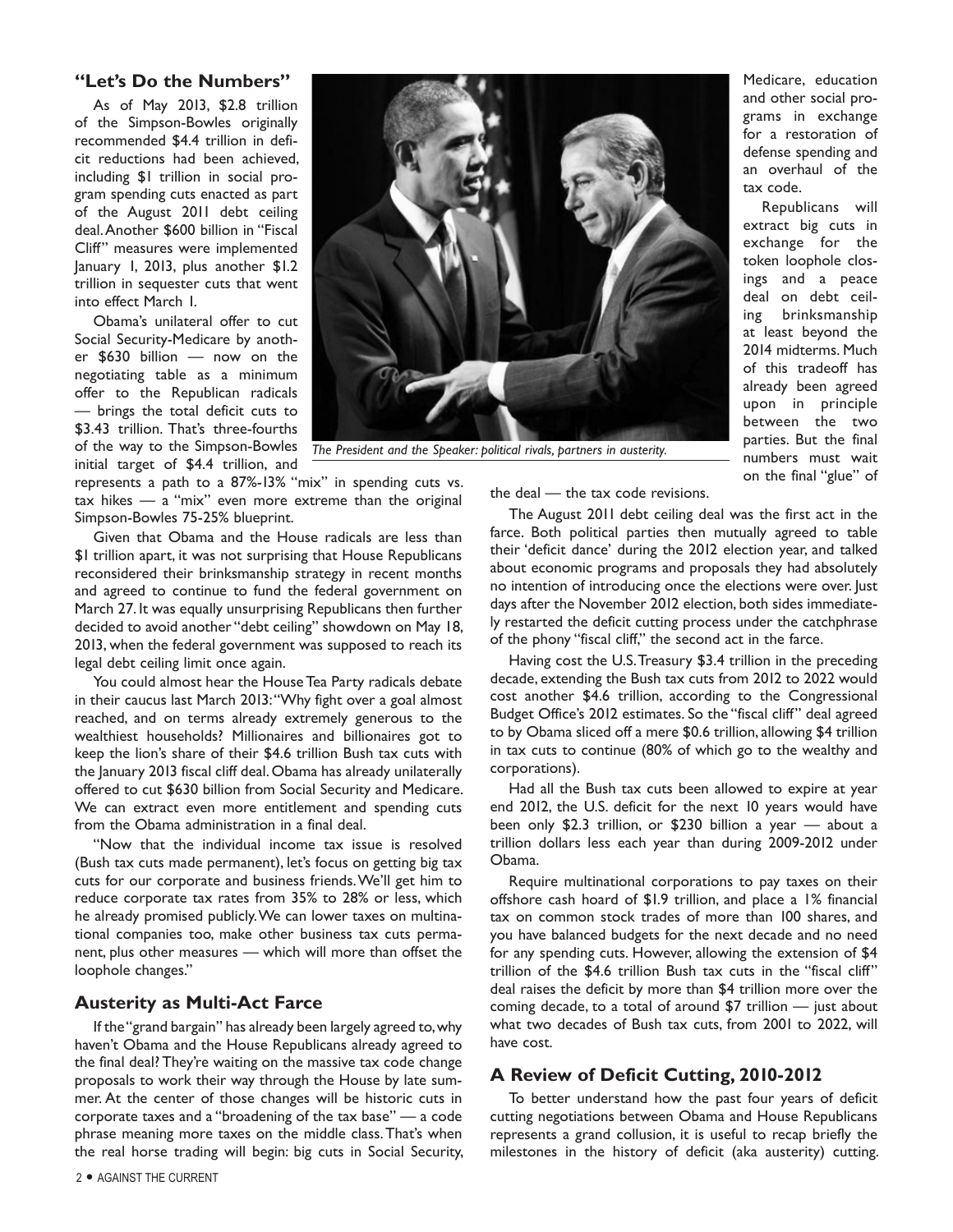Within days after the Teapublicans took over the House of Representatives following the 2010 midterm elections, the Obama administration fully embraced the Simpson-Bowles Commission's recommendations as the basis for negotiating a "grand bargain" in deficit reduction.

The Commission's approximate \$4.4 trillion total target was agreed to, moreover, by virtually all parties in Congress, including Tea Party radicals — and has been ever since. That includes House Tea Party annual budget proposals in 2011-12 by Paul Ryan, by the Gang of Six in the Senate, and by outsiders like ex Senators Domenici and former budget director Alice Rivlin, and all others.

It's always been \$4 trillion and change as the total deficit reduction target. The difference between Obama and Democrats on the one hand and Tea Party radicals on the other was the 'mix' between spending cuts and tax revenue hikes, between defense spending and social program costs; and between taxing the wealthiest 2% and the middle class.

In June 2011, Vice-President Biden was assigned by Obama to begin negotiating the basis for the "grand bargain." He and House Speaker Boehner attempted and failed, even though Biden had offered a package of 87% spending cuts to only 13% tax hikes. The following month, Obama took over the negotiations with Boehner. With no counter concession from Boehner, the president offered to cut Social Security and Medicare by \$700 billion. Indeed, from the very beginning offering big cuts in Social Security-Medicare has been the Obama bargaining tactic by Obama to entice the Teapublicans to a Grand Bargain.

But Boehner and the Teapublicans did not bite on Obama's offer. Instead they demanded an "all spending cuts" agreement in exchange for raising the federal government debt ceiling in August 2011. They got their way: Obama and the Democrats caved in on all his demands for some tax revenue hikes. All they got from the August 2011 "debt ceiling deal" was an agreement from the Teapublicans not to raise the debt ceiling issue again until after the November 2012 elections.

This was very convenient for the president and the Democrats; not so for the rest of us since the August deal involved \$1 trillion in immediate social spending only cuts, mostly in public education, with another \$1.2 trillion in the "sequestered cuts" initially scheduled to take effect on January 1, 2013.

Regardless of who won the November 2012 election, the Simpson-Bowles template was waiting in the desk top drawer, to be resurfaced afterward. And that's exactly what happened. Within days being re-elected, Obama immediately again offered \$340 billion in "entitlement" program cuts in his attempt once again to resurrect the grand bargain negotiations.

But the Teapublicans and big corporate interests, in the form of the Business Roundtable in particular (the biggest and most influence corporate lobbying group composed of CEOs of the largest U.S. corporations), were really interested in "decoupling" the tax extension issue from the sequestered spending cuts issue. The primary goal was always to protect and extend the Bush tax cuts; cutting spending and deficits has always been secondary, and spending cuts should be at the expense of social programs.

The Teapublicans initially wanted all the Bush cuts extend-

ed permanently, but the Business Roundtable wanted some kind of settlement on the tax issue first. Otherwise the Roundtable's even bigger objective of a major revision of the entire tax code, including cuts in the top rate of corporate taxes from 35% to 26%, already working its way through Congress, could not proceed. To preserve as much of the Bush tax cuts as possible the issue had to be decoupled from the scheduled sequester.

Following the November elections, the Roundtable therefore blocked with Obama against the House Teapublicans. To get the public onboard, the media spin given to the Bush tax cuts extension was the need to prevent the artificial "Fiscal Cliff." Although the media included the sequester spending cuts as part of the "Fiscal Cliff," the sequester was separated tactically by both the Roundtable and Obama weeks before January 1, postponing those cuts until March 2013.

With the assistance of House Speaker Boehner, Obama plus the Roundtable prevailed over the Teapublicans. It was touch and go, with Teapublican leaders like Ryan and Cantor wavering and taking a neutral stand to protect their ultra-conservative credentials. But in the end, no doubt campaign finance spending by the Roundtable big corporations prevailed and the Obama-Roundtable-Boehner nexus were able to swing a sufficient number of House Republicans to get a Januaary "tax deal."

And how sweet a deal it was. Only \$60 billion a year of the deficit was reduced, impacting less than 0.7% of the wealthiest households — far fewer than Obama's promised 2%. Moreover, as part of the deal, the Alternative Minimum Tax was permanently repealed (amounting to about \$100 billion a year tax cut benefit to the wealthy), the Inheritance Tax cut even more generously than under Bush, and all the other Bush tax cuts made permanent — no need ever to extend them again.

Now the attack on spending could begin in earnest once again, focusing on entitlements — most importantly Social Security, Medicare and Medicaid — in particular.

In signing the "fiscal cliff" deal on January 2, Obama declared<br>more tax revenue hikes would have to be negotiated in<br>future deals. No doubt he and Democrats believed that<br>the March 1 date would put pressure on the Teapubl n signing the "fiscal cliff" deal on January 2, Obama declared more tax revenue hikes would have to be negotiated in the March 1 date would put pressure on the Teapublicans to compromise on more tax hikes in exchange for avoiding the approximate \$500 billion in defense spending cuts that were part of the sequestered \$1.2 trillion.

There was also the March 27, 2013 date when the Federal government would run out of money to pay its bills. Surely, the Teapublicans didn't want to get blamed again for that fiasco, as they had been in the past? And thereafter there was the May 18 revisiting of the debt ceiling extension. Obama undoubtedly believed that somewhere along this line the Republicans would give him the token tax hikes he needed as cover to agree to his massive cuts in Social Security, Medicare and Medicaid he was always willing to make in the "grand bargain."

But the Teapublicans again called his bluff. They let the sequestered spending cuts, including the defense cuts, go into effect, then agreed to fund the government past March 27 and suggested as well the debt ceiling would not be an issue. This left Obama with no bargaining leverage for insisting on tax revenue hikes. His answer, for a third time in less than two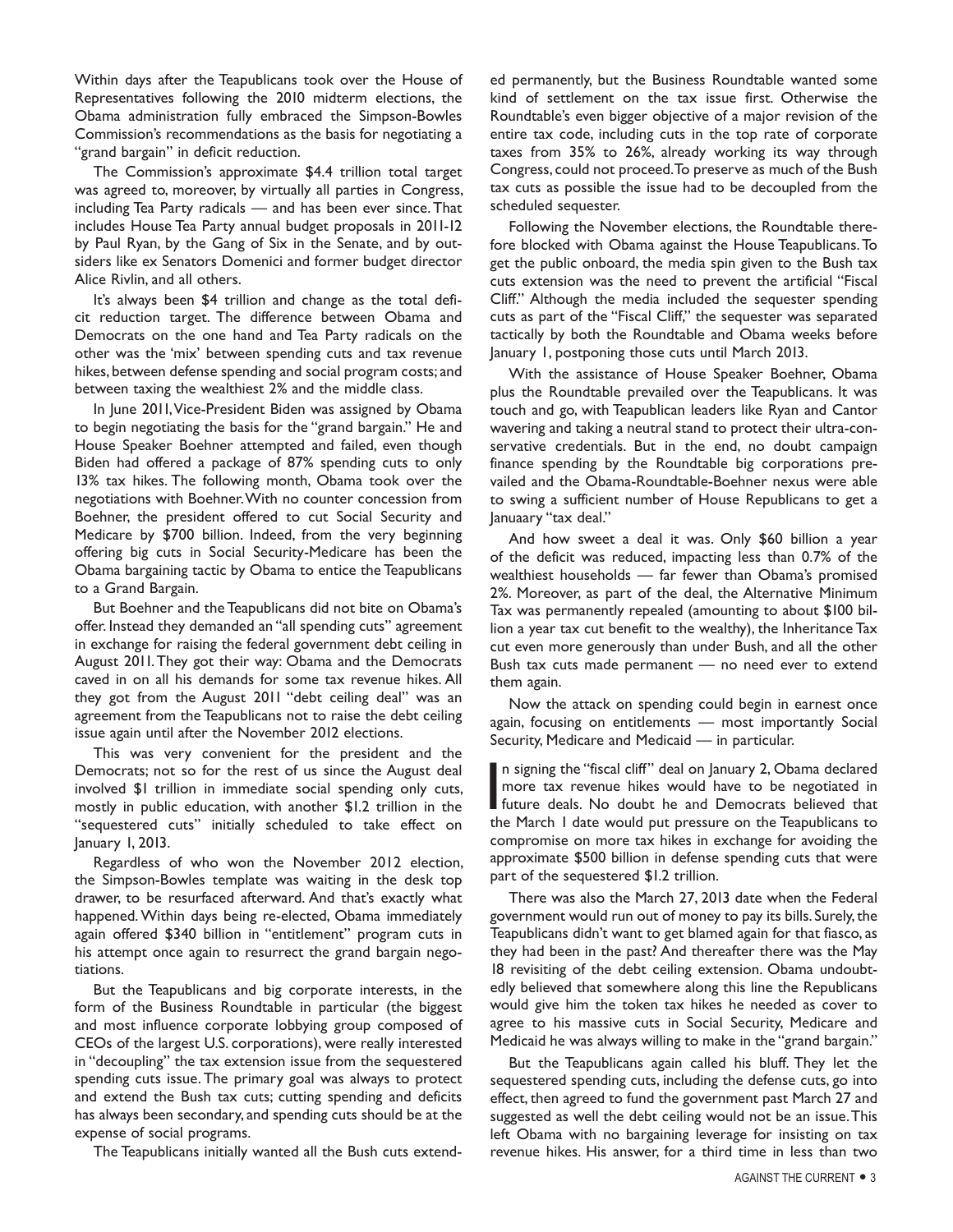years, was to offer big Social Security and Medicare cuts.

Either Obama is an incredibly inept and incompetent negotiator, offering unilaterally such a generous concession without anything in return; or he truly believes that cutting such entitlements (which are really deferred social wages) is a desirable objective for the U.S. economy and for 60 million American seniors and retirees, disabled, single women heads of households with children, and others who are the primary recipients of Social Security and Medicare. It is likely both reasons, unfortunately.

After tactically blocking with Obama prior to the January 1 deal, the Roundtable has since adopted the Teapublicans position on subsequent spending cuts in total. In February 2013, the Roundtable came out with its position paper on the matter of sequestered cuts and entitlement spending. It proposed to cut the Social Security COLA adjustment, introduce a means test for Medicare, raise the eligibility age for both Medicare and Social Security to 70, and convert Medicare into a voucher system in 2022 — exactly the Teapublican-Paul Ryan program.

With big corporate interests now firmly in their corner, why should the Teapublicans agree to any further tax hikes on the rich? And why go to the brink over shutting down the government on March 27? By March 1 the Teapublicans were already almost three-fourths of the way to the \$4 trillion deficit target, with a total of \$2.8 trillion in spending cuts and token tax hikes – only \$1.2 trillion to go!

The Teapublicans in effect did to Obama on the topic of defense spending what Obama had the opportunity to do to them on the topic of Bush tax cuts. Obama could have let all the Bush tax cuts expire on January 1, then reintroduced middle class tax cuts only on January 2. That would have put the Teapublicans in the position of having to vote down middle class tax cuts. But he settled instead for the paltry 0.7% hike on taxes on the wealthy, some of which will undoubtedly be reversed again, buried deep in the legislation, when the major tax code negotiations conclude later this year. The Teapublicans can also always reintroduce legislation piecemeal to restore many of the defense cuts.

It's not surprising that Republican Senator Lindsey Graham and others in Congress in recent weeks have offered "deals" amounting to another \$1.2 trillion in deficit reduction. That number is not coincidental. Graham's proposal is for \$600 billion in Social Security and Medicare cuts and another \$600 billion in unspecified tax revenues. A close look at Obama's 2014 budget reveals almost the same "mix."

#### **Obama's Planned Sellout**

The past three years of deficit cutting show clearly that Obama planned all along to cut Social Security and Medicare. In signing the Bush tax cuts deal on January 2, he stated: "Medicare is the Main Cause of Deficits." Again, in his February State of the Union address Obama publicly noted he liked the Simpson-Bowles recommendations concerning Medicare cuts.

And what are those Simpson-Bowles recommendations? They call for a new \$550 a year deductible for Parts A and B of Medicare, and only 80% coverage for Part A instead of the current 100% (which would require another \$150-\$300 a month in private insurance to cover the remaining 20%, much like Part B now). Together that amounts to another \$195-



\$350 taken out of monthly Social Security checks, when the average for Social Security benefit payments is only \$1100 a month today.

In other words, Medicare benefits won't be cut — but if seniors want to maintain current levels of benefits, they'll have to pay even more for them. Alternatively they could choose to have fewer benefits and not pay more. It's all about rationing health care, just as Obamacare, the Affordability Care Act of 2010, for those under 65 is essentially about rationing — as were Bush's proposals to expand health savings accounts (HSAs) and Bill Clinton's health maintenance organization (HMOs) solution.

In the weeks just prior to releasing his 2014 budget, Obama once again unilaterally offered to reduce Social Security COLA increases, suggest an increase in age eligibility for retirement benefits, cut disability eligibility, and to introduce other measures to cut Medicare. The proposals were kept general and without specific details or numbers. In contrast, he indirectly suggested that the roughly \$500 billion in sequestered defense spending might have to be largely restored.

#### **Medicare in the 2014 Budget**

To understand the proposals in Obama's budget it is useful to compare those proposals, and their economic impact on the deficit, with the Congressional Budget Office's "baseline" budget estimates of the spending and tax revenue levels for the coming decade. Since Obama himself has been quoted as indicating Medicare is the main cause of future deficits, we can begin with that program.

The Medicare program has five basic spending categories: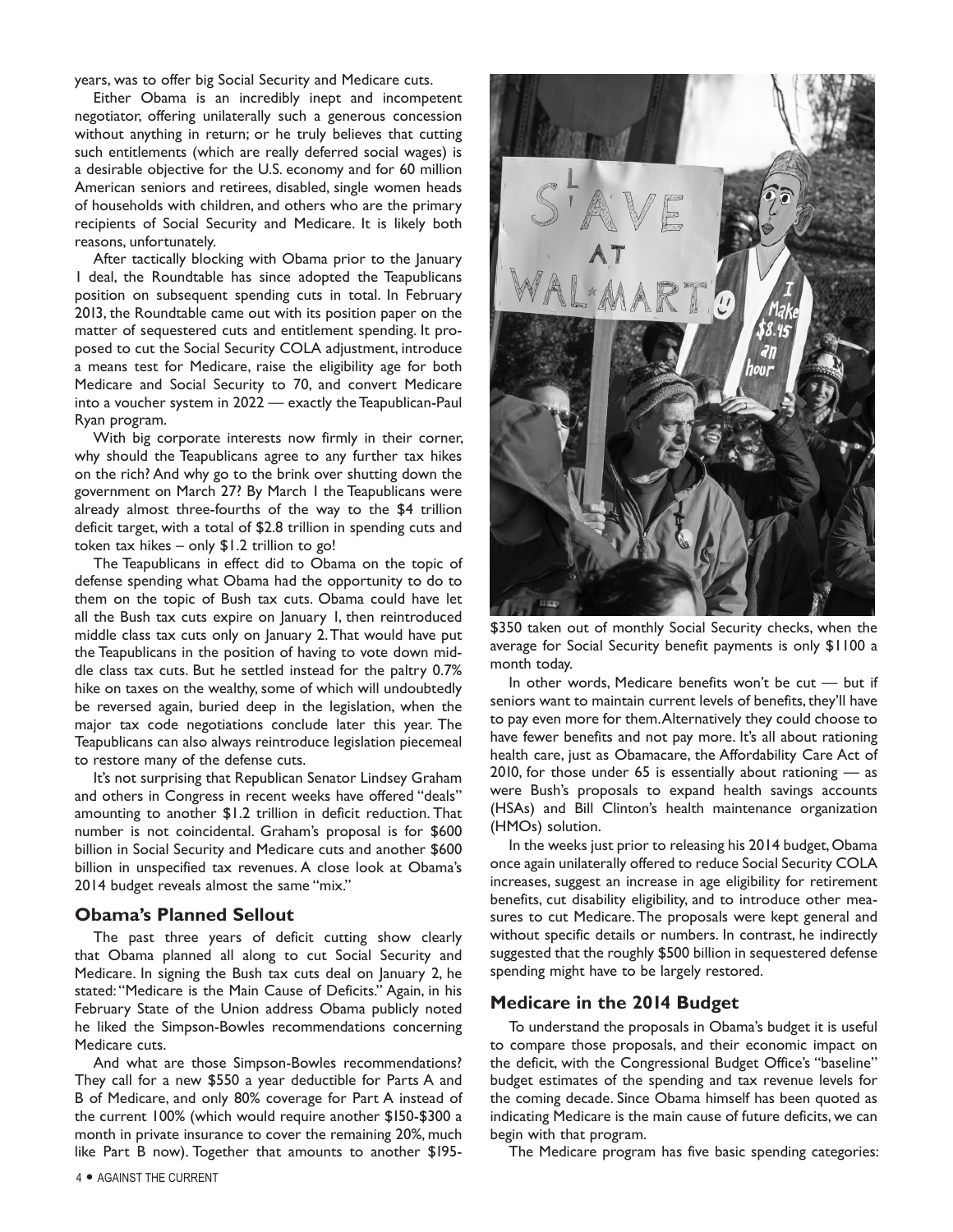hospitals (Part A), doctors (Part B), nursing homes, prescription drugs (Part D), and government payments to private insurance group plans including the private insurance subsidy to "Medicare Advantage."

The CBO baseline costs for Medicare for 2012-2023, prior to the 2014 Obama budget, shows Medicare costs for Part A (Hospitals & Nursing homes) and Part B (Doctors fees) rising by an increment of \$195 billion from 2012 to 2023. However, receipts and revenues will rise by \$227 billion. In other words, the two main programs will continue to show a net surplus of receipts over expenditures by 2023. So where's the cost crisis?

The answer lies with the Prescription Drug program (Part D) and the Medicare program's subsidies to Group Plans, including the Medicare Advantage private insurance supplement. The Prescription Drug program was introduced by George Bush in 2005. The legislation provided for no payroll tax to cover the cost of the program. From the very beginning of the program and continuing today, it has been totally paid for out of the general U.S. budget, has cost more than \$500 billion since its initial passage, and is still rising in costs terms as pharmaceutical companies continue to inflate prices for their products by double digits every year.

The Bush law specifically prevents any limits on drug company cost increases. States and cities cannot even negotiate drug price reductions. Nor can they legally purchase the same drugs from outside the United States, often produced by the same company. Nor can individuals buy drugs legally from Canada. Free trade is OK for businesses, but not for government or consumers!

Part D cost increases in the CBO baseline are projected to rise by an additional \$114 billion over the coming decade. But there are no receipts or revenues whatsoever to pay for the program! Similarly, Medicare program subsidies for group plans are projected to rise by an additional \$127 billion by 2023. That's a combined total of \$241 billion in increased costs through 2023.

In other words, the total additional cost for the Medicare program in general over the coming decade is approximately equal to the cost for prescription drugs. The Medicare cost problem is therefore essentially the refusal to enact a payroll tax for prescription drugs and to allow drug companies to price gouge the public and government.

So why not finally pass a tax to pay for Part D? Why not introduce some price cost limits on prescription drugs? Fund part D and there's no Medicare cost crisis whatsoever. But the root cause of the \$7 trillion projected deficit is not Medicare; it's not even prescription drugs. The root cause of the \$7 trillion in projected deficits is the \$4 trillion extension of the Bush tax cuts, plus the continued trillion dollar per year U.S. military spending program.

Another simple solution to the \$119 billion total incremental cost for Medicare over the decade is proposed by the Trustees of the Social Security program themselves in their 2011 annual report. According to their own calculations, a mere 0.25% increase in the payroll tax for Medicare (now at only 1.45%) would solve all Medicare cost issues through 2022. Another 0.25% after 2022 would solve all shortfalls for a further second decade.

To summarize, even according to government estimates

(CBO and Trustees), there is no Medicare cost crisis. The problem is unfunded escalating prices for prescription drugs — but you won't hear that mentioned in the corporate media. Up to now, the Obama administration's solution to runaway drug costs and escalating subsidies to Medicare Advantage and other group plans — which together are the true source of Medicare cost problems — has been to cut payments to doctors and to draw down the surplus in the Part A hospital fund.

Unlike the projected 17% a year increase in payments to drug companies, payments to doctors in the CBO baseline are to decline from current \$68 billion in 2012 to \$61 billion in 2016 when Obama gets ready to leave office. Cutting payments to doctors will mean more leaving the Medicare system and refusing to take Medicare patients. That will accelerate the consolidation of a two-tier U.S. health care system.

But even cutting doctors' payments and drawing down the surplus in the Medicare trust funds are not long term solution; this will exhaust the remaining trust funds by the end of this decade. Obama and Republicans know this, and are therefore preparing to implement major cuts in Medicare coverage and to raise Medicare recipients out-of-pocket costs. That comes next in the Medicare cost cutting plan that neither Republicans or the Obama administration are ready to make public.

Recall the Simpson-Bowles solution: make Medicare recipients pay 20% more of Part A hospital coverage, pay more deductibles, and raise the eligibility age beyond 65. Or as the Business Roundtable and Teaparty radical Paul Ryan have proposed: privatize Medicare starting in 2022 and provide vouchers. Obama prefers the former; Republicans in the House prefer the latter. But in either case it amounts to rationing of health care services for all but the wealthy who can afford to pay.

In his Budget, Obama has proposed to cut Medicare by \$364 billion over the decade. Not included is a second proposal to freeze payments to doctors over the decade at 2013 rates, starting with an immediate 24% reduction in doctors' payments followed by a slow adjustment thereafter. The Obama 2014 budget unfortunately does not indicate the total "savings" from this reduction and freeze, but one can probably assume the cumulative total is around \$100-\$150 billion over the decade. The total proposed cuts to Medicare alone are thus at least \$500 billion.

# **Social Security Cuts — Going for Broke**

First, it is essential for readers to understand that the Social Security retirement trust fund (OAS) currently has a \$2.77 trillion surplus, which those arguing that Social Security is "going to go broke soon" conveniently ignore. As with Medicare, the truth about the condition of Social Security lies in understanding the financial condition of its separate programs.

Like Medicare, Social Security is composed of multiple components, the retirement program (OAS) and the disability insurance program (DI). The OAS has the massive \$2.77 trillion surplus, and remains virtually fully funded from payroll taxes through 2023 without having to draw down the surplus. It's the DI program that has funding trouble: Since the economic crisis erupted in 2007-08, approximately two million more workers went on disability. The lack of real job recovery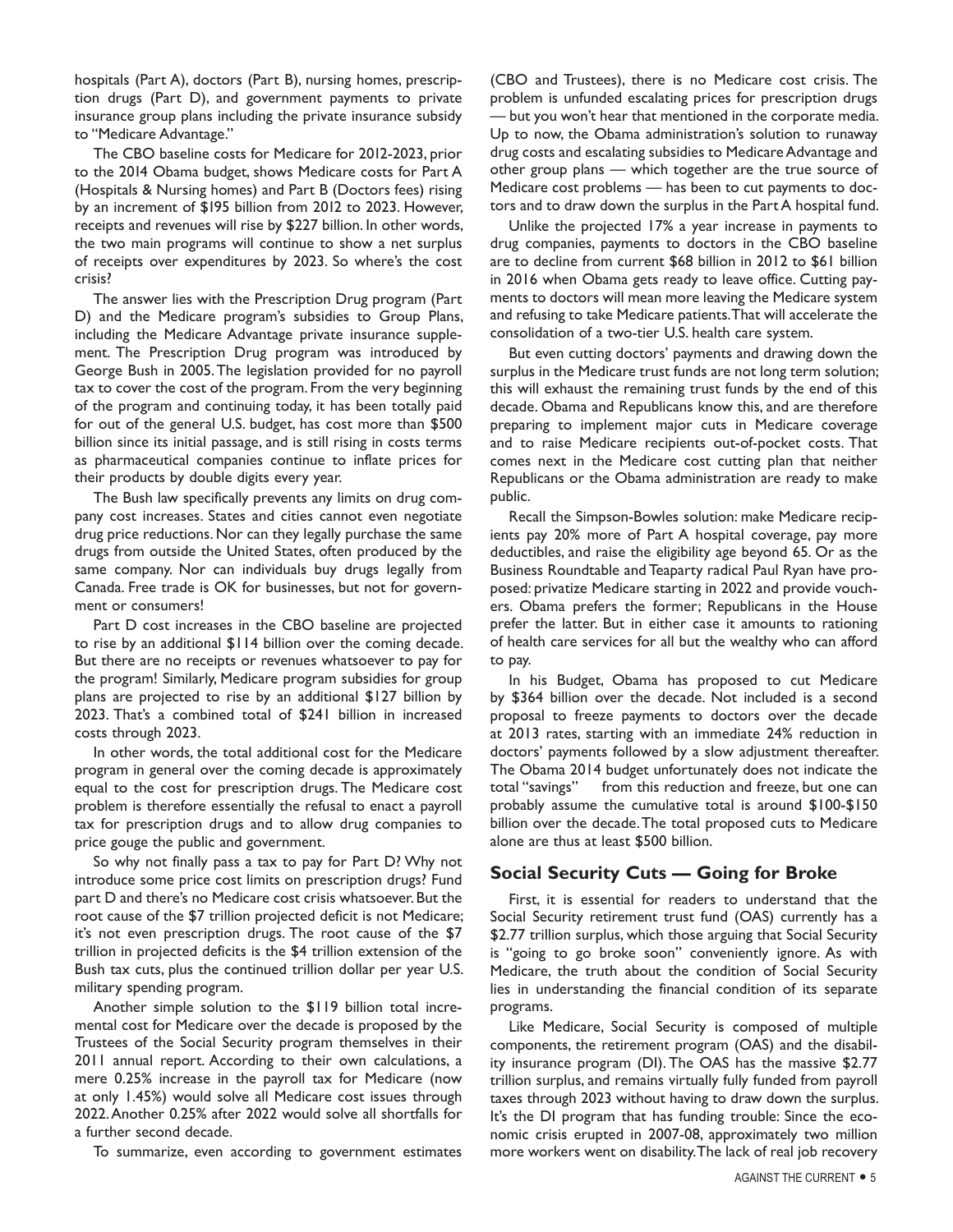has meant fewer payroll tax contributions to the DI fund, resulting in a shortfall of about \$30 billion every year.

But the DI shortfall is used by opponents of Social Security to argue that the entire program is in trouble. They also use a base year of the recession and poor job recovery, extrapolated out for decades. That dishonest approach to calculating costs and revenues creates a false picture of tens of trillions of liabilities for Social Security in general, requiring the major cuts to benefits that both Republicans and Obama now propose.

Here are the facts: For the OAS program, benefit payments are projected to rise at a rate of 11% a year from 2012 to 2023, from \$773 billion in 2012 to \$1.422 trillion. But revenues from the payroll tax are projected to rise at nearly the same annual rate, of 10.5%, from \$570 billion to \$1.125 trillion. Other revenues (interest, taxes on benefits, etc.) increase the revenue total by 2023 to \$1.320 trillion. So we're talking about a \$100 billion shortfall by 2023, which is not bad considering that 77 million baby boomers are expected to retire starting in 2013.

Why not start drawing on the \$2.77 trillion surplus, instead of making retirees pay the difference? After all, the payroll tax rate was increased in 1986, justified at the time as necessary precisely to create the surplus in anticipation of the boomers retiring.

Another simple solution is to raise the annual income "cap" for Social Security taxation, to cover the 15% of wage earners whose income since 1986 has risen faster than the income base. Currently, the payroll tax covers only 85% of wage earners, when the law intended 100%. Raising the cap would generate revenue by 2023 well in excess of the \$100 billion shortfall, and do so for several additional decades with money left over.

But none of these or other simple solutions are being considered by Obama or House Republicans. Instead both sides are in agreement to cut retirees' annual cost of living adjustments by changing the COLA formula, and to raise the eligibility age for Social Security retirement benefits. Reducing the cost of living adjustment is already baked into Obama's 2014 budget; raising the retirement eligibility age to 68 or higher will likely come as part of the budget deal.

To reduce annual cost of living adjustments for retirees, Obama proposes to replace the Consumer Price Index with a "Chained CPI" index. The latter will reduce expenses by \$232 billion, bringing the total deficit reduction from Medicare and Social Security retirement to more than \$700 billion (the amount Obama offered to cut the programs initially back in the summer of 2011).

But this \$700 billion is just the beginning offer to cut Social Security spending. Additional DI program spending cuts are being worked out administratively and through court action — all off budget. Eligibility for DI is being raised and benefits reduced, to add at least another \$100 billion in benefit cuts over the coming decade. So Obama is offering and presiding over no less than \$800 billion in Social Security-Medicare cuts — and that's before further cuts are part of the final deficit deal later, integrated with corporate tax cuts and the tax code revision.

It is clear, in other words, that both Republicans and Obama are targeting about \$1 trillion in Social Security-Medicare spending cuts over the decade. That \$1 trillion, plus

the \$2.8 trillion already obtained in deficit reduction from the Fiscal Cliff and Sequestration, means only another \$500-\$600 billion in deficit cutting remains for a final deficit deal later this year to reach the \$3.4 trillion target.

But that's not quite the full story. The tax code revisions will result in hundreds of billions more in corporate tax cuts that will have to be offset by further tax hikes and/or additional spending cuts. There is also the restoration of defense spending cuts of \$500 billion required by the "sequestered" spending provisions. So another \$1 to \$1.5 trillion will have to be extracted in tax hikes and/or spending reductions.

# **Tax Proposals in the 2014 Budget**

Throughout the 2012 election period Obama was explicit in advocating a major reduction in the corporate tax rate, from the current 35% to 28% — essentially the position of Republican candidate Mitt Romney.

Obama also publicly favored publicly working out a compromise for multinational corporations, reducing their offshore tax liability to entice them to pay some part of the current \$1.9 trillion they are hoarding in offshore subsidiaries without paying taxes. (Actually, the "offshore" accounts are located in New York). His budget proposes taxing "international income" only at the rate of \$15 billion a year. At that rate it will take more than 50 years to tax the current \$1.9 trillion.

Obama has also been an advocate of even more generous tax cuts for smaller businesses and for Research & Development. His budget proposes raising the business R&D credit to 17%, resulting in a tax cut of \$118 billion, and allowing small businesses to write off equipment investment immediately, resulting in another \$69 billion in revenue loss. Just these two items, plus the corporate tax rate reduction and letting multinational companies off the tax hook, will cost the U.S. budget at least \$700 billion to \$1 trillion.

To pay for the coming tax cuts for corporate America, Obama's budget proposes to limit tax deductions and exclusions for businesses, especially for employer health insurance and pension contributions. That is projected to raise \$493 billion. It will also mean the acceleration of employers abandoning their employee health insurance and pension plans, exacerbating those crises and costs to workers. Minimal added taxes on tobacco would raise another \$83 billion.

 An increase in the Estate Tax would only take place after Obama leaves office, which politically means not at all. A token "financial responsibility" tax on banks is also another proposal likely dead on arrival, given the Republican-dominated House, as will prove similar for the proposal for a token "fair share" tax on millionaires.

Netting out the tax cuts and the tax hikes means a net gain for businesses of about \$400-\$500 billion, for which other tax hikes on the middle class and spending cuts will be required. That \$500 billion, plus the roughly \$600 billion gap, means that at minimum \$1 trillion in tax hikes and spending cuts apart from and in addition to the Social Security-Medicare cuts already proposed— will become part of a final deal later this year when tax code revisions are integrated with deficit cutting.

This final \$1 trillion will likely come from two general sources: eliminating deductions, credits and exemptions for middle class taxpayers, and further cutting discretionary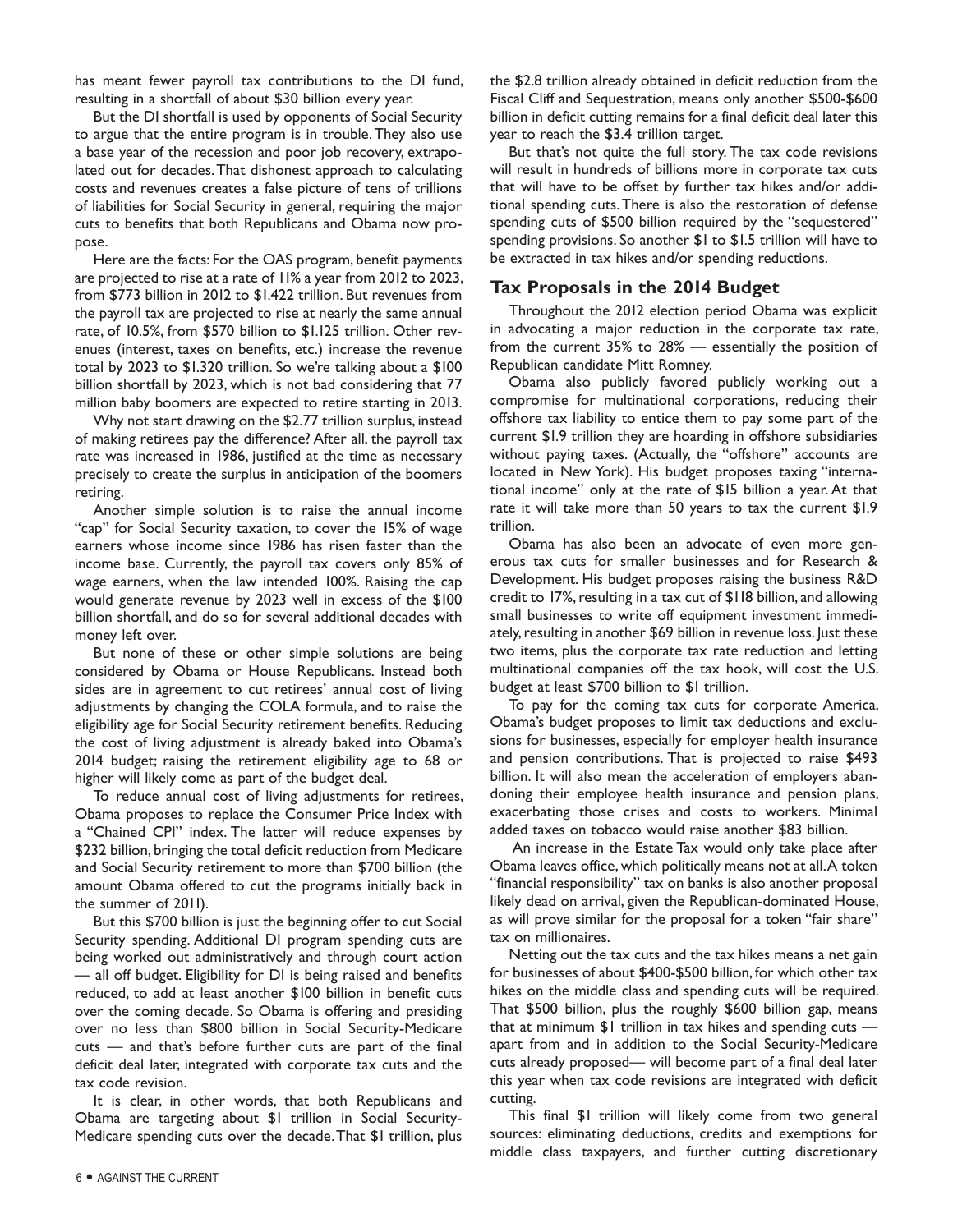spending programs like education, transportation and other non-defense programs.

# **Defense Spending and Some Conclusions**

Almost \$500 billion in defense-related spending was cut in the March 1 "sequester' provisions. President Obama has vowed to restore at least \$400 billion of that. For Fiscal 2013, the sequestered discretionary spending cuts amount to \$64 billion, of which Obama has proposed restoring \$40 billion.

Over the decade it is clear that the budget strategy involving defense is "moving the money around." Spending for what is called "overseas contingency operations" (which means for wars in Iraq and Afghanistan) would be reduced. Much of the reduction would be in turn transferred to spending on new military equipment, earmarked largely for the Navy and Air Force, as U.S. military strategy "pivots" to the western Pacific. The Army had its land wars in the Middle East; next the money goes to the Navy and Air Force. Military equipment suppliers simply get to change their "product mix" sales to the government and military-industrial complex.

In total, the Obama Budget for 2014 reveals a close collusion on deficit cutting between his administration and the Republican House. The shift from bargaining to collusion began in early 2011, but developed more fully after the November 2012 elections. A final deal on deficit reduction is now on the fast track.

What all these Obama-Republican measures represent is a shifting of the cost burden of Social Security, Medicare, and other discretionary social program in the budget from one sector of the working and middle classes to another; from the wealthiest households to the remaining 95%. Meanwhile, the wealthiest households and their corporations continue to get still further tax reductions and the Pentagon and war corporations get to shift their profits from the middle east conflicts to the western pacific to address a "threat" from China.

What should be done? Clarifying the dimensions and details of the deficit cutting charade — Austerity American Style — that has occurred the past four years is necessary, but not sufficient. It is no longer enough just to reveal and complain.

The leadership of organized labor — the AFL-CIO and Change to Win unions — appear content simply to "talk" and not "walk." They are more concerned about embarrassing their Democratic party friends, in the hope of receiving a few policy crumbs here and there, like appointments to the NLRB and such. They could easily make a major move to do something about the attacks on Social Security, Medicare, education and so forth, and demand taxing the rich and their corporations by calling for a national march on Washington. But they won't.

Writing letters to Congress or the president also won't change anything. This is not the Democratic party of your grandparents that passed Social Security and Medicare. This is the Democratic party that has agreed in principle with Republicans and Teaparty radicals to dismantle these programs slowly and in steps over the coming years and decades. Their only disagreement is how to do so and how fast.

What is now necessary is grassroots organizing to begin the formation nationwide of Social Security-Medicare Defense Clubs. Actually, that's how Social Security started in the first place. Neither party — Democrat or Republican — proposed it initially. A protest organized by grassroots clubs forced President Roosevelt and the Democrats to reverse their initial opposition to Social Security just before the 1934 midterm elections.

 Now it's time to re-form the clubs to defend Social Security. Now is the time to organize a million person March on Washington to reverse whatever cuts are surely forthcoming. Now is the time to begin developing forms of independent political action. §

| Against the Current is a bimonthly socialist magazine<br>published in order to promote dialogue<br>among activists, organizers and<br>engaged scholars of the left.<br>We promote a vision of socialism from below.<br>There are many good reasons to subscribe.<br>This article is just one of them! |                                                                          |                                |
|-------------------------------------------------------------------------------------------------------------------------------------------------------------------------------------------------------------------------------------------------------------------------------------------------------|--------------------------------------------------------------------------|--------------------------------|
| <b>One Year: \$30</b>                                                                                                                                                                                                                                                                                 | One Year Supporting Sub: \$35 Two Years: \$50                            |                                |
| <b>Name</b>                                                                                                                                                                                                                                                                                           |                                                                          |                                |
| Address                                                                                                                                                                                                                                                                                               |                                                                          |                                |
| $City$ <sub>_________</sub>                                                                                                                                                                                                                                                                           |                                                                          | State ________ Zip Code ______ |
| Email                                                                                                                                                                                                                                                                                                 |                                                                          |                                |
|                                                                                                                                                                                                                                                                                                       | Return to Against the Current . 7012 Michigan Avenue . Detroit, MI 48210 |                                |